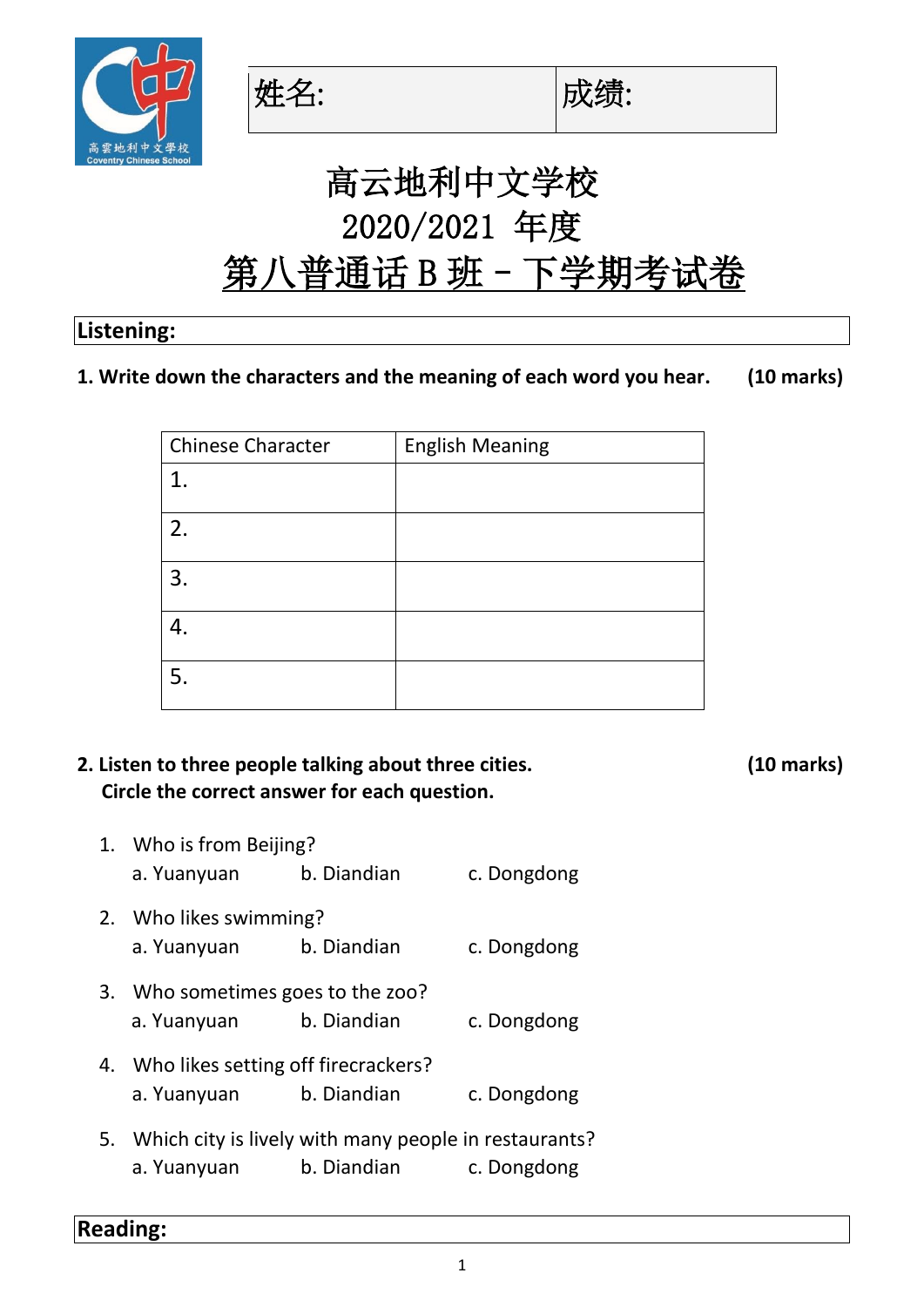# **1. What does each of these people enjoy doing? (2 marks)**

**Choose the correct answer from A-F to put in the boxes.** 

|   | <b>Watching TV</b>    |                           |
|---|-----------------------|---------------------------|
| в | Listening to music    | 1:大海 (Da Hai):我每天上网。      |
| С | <b>Reading novels</b> | 2:小红 (Xiao Hong):我的爱好是运动。 |
| D | Going online          | 3:青青 (Qingqing): 我爱看电视。   |
| E | <b>Playing sport</b>  |                           |
|   | Painting              | 4. 东东 (Dongdong): 我喜欢听音乐。 |

**2. A Hong Kong teen magazine has published an item about family relationships. Read what these girls say about their families.**

香港人觉得他们的家人怎么样?

| $\overline{A}$ | 因为爸爸妈妈晚上七点下班,不能做晚饭,所以爷爷奶奶   |
|----------------|-----------------------------|
|                | 跟我们一起住。                     |
| B              | 我姐姐每天都很忙。但是我们星期六去买东西。我和姐姐   |
|                | 都很喜欢买东西。                    |
| $\mathsf{C}$   | 妈妈是老师,她上班的时候不在家,我很少和她在一起。   |
| D              | 我喜欢我的弟弟妹妹。我妹妹她很漂亮,她很爱看书。我   |
|                | 弟弟不高不矮,他的爱好是游泳,他也非常喜欢跑步。    |
| E              | 我家有四口人: 妈妈, 爸爸, 哥哥和我。我哥哥不太友 |
|                | 好, 也没有礼貌。我不喜欢他!             |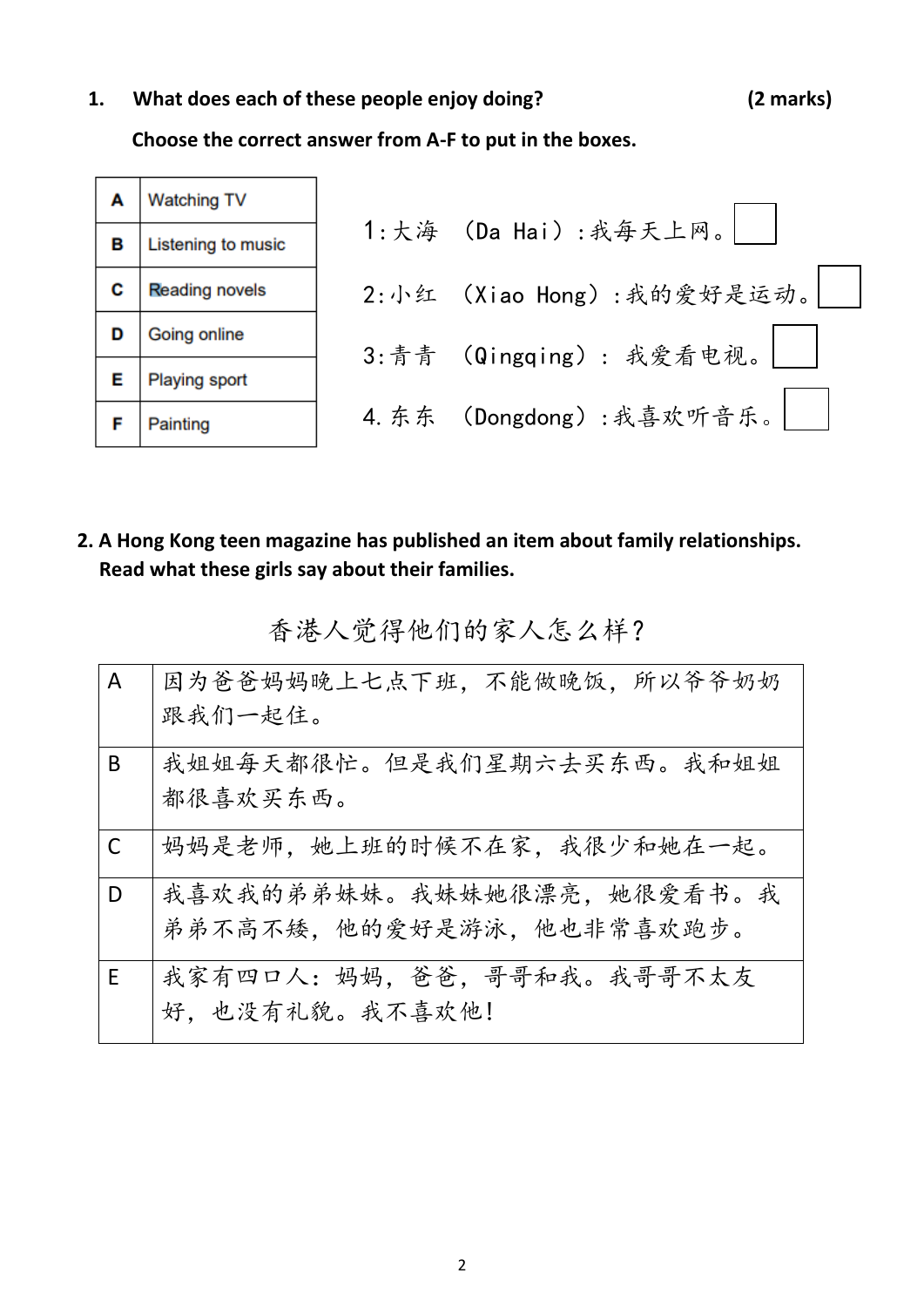1. Who shops with her sister? 2. Who does not see her mum often? 3. Whose brother is sporty? 4. Who lives with their grandparents? 5. Whose brother is not likable?

# **3. Match the questions/statements and responses. (8 marks)**

| Question/Statement: | Answer: |
|---------------------|---------|
| 1. 你喜欢吃什么水果?        |         |
| 2. 你为什么在网上买东西?      |         |
| 3. 你觉得这件毛衣怎么样?      |         |
| 4. 你什么时候去中国?        |         |
| 5. 你喜欢用信用卡还是钱买      |         |
| 东西?                 |         |
| 6. 你住在哪儿?           |         |
| 7. 西瓜多少钱?           |         |
| 8. 太贵了, 能便宜一点儿      |         |
| 吗?                  |         |

| Response:    |  |  |  |
|--------------|--|--|--|
| A. 我喜欢用信用卡,  |  |  |  |
| 很安全。         |  |  |  |
| B. 六元八角一斤。   |  |  |  |
| C. 明年秋天。     |  |  |  |
| D. 我家在英国的中   |  |  |  |
| 部。           |  |  |  |
| E. 非常漂亮      |  |  |  |
| F. 不能。       |  |  |  |
| G. 苹果。       |  |  |  |
| H. 因为很方便, 也很 |  |  |  |
| 安全。          |  |  |  |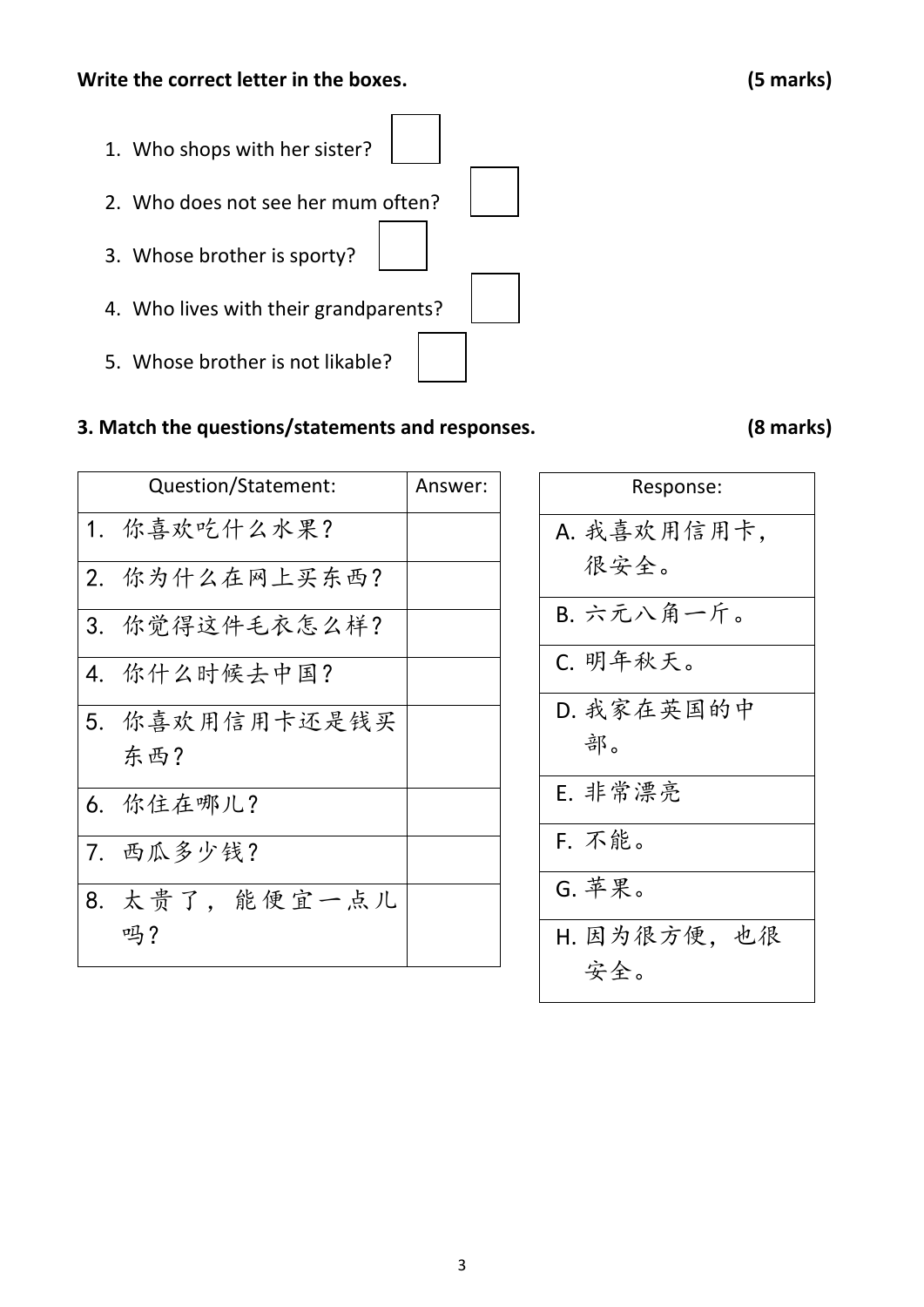#### **4. Using the radicals, match the Chinese with the English. (5 marks)**

| 1. 火锅   2. 竹篮   3. 钉子   4. 地铁   5. 愿意 |  |  |  |
|---------------------------------------|--|--|--|
|                                       |  |  |  |

| <b>English</b> | <b>Number</b> |
|----------------|---------------|
| a. underground |               |
| b. willing to  |               |
| c. basket      |               |
| d. hot pot     |               |
| e. nail        |               |

#### **5. Fill the blanks in Chinese characters** (**one each**)**. (22 marks)**

- 1.我妈妈今年五十\_\_\_\_\_\_。她的个子\_\_\_\_\_\_高,头发是黑色\_\_\_\_\_, 不 \_\_\_\_\_\_不短。
- 2.我很不喜欢看电视,因为没有\_\_\_\_\_ \_\_\_\_\_。不过,我的朋友们每天 \_\_\_\_\_ 看电视。他们一般看一个小时\_\_\_\_\_ \_\_\_\_\_。
- 3. 我 \_\_\_\_\_ \_\_\_\_\_(whole family) 每个\_\_\_\_\_ \_\_\_\_\_ (weekend) 一起去 饭馆吃饭。我们\_\_\_\_\_\_ \_\_\_\_\_(apart from)吃英国菜, 我们\_\_\_\_\_ (also/in addition)吃中国菜。
- 4. 今天我和\_\_\_\_\_\_\_\_\_\_\_\_(friend)去商店,买了很多东西。我买了一  $(m. w.)$   $(shift), (m. w.)$ \_\_\_\_\_(trouswers);两\_\_\_\_\_ (m. w.)\_\_\_\_\_ \_\_\_\_(trainers); 一个 \_\_\_\_\_\_ \_\_\_\_\_\_(school bag);五本\_\_\_\_\_\_ \_\_\_\_\_\_(exercise books)和 \_\_\_\_\_\_(pen)。都很好, \_\_\_\_\_ \_\_\_\_\_ (but)很贵。